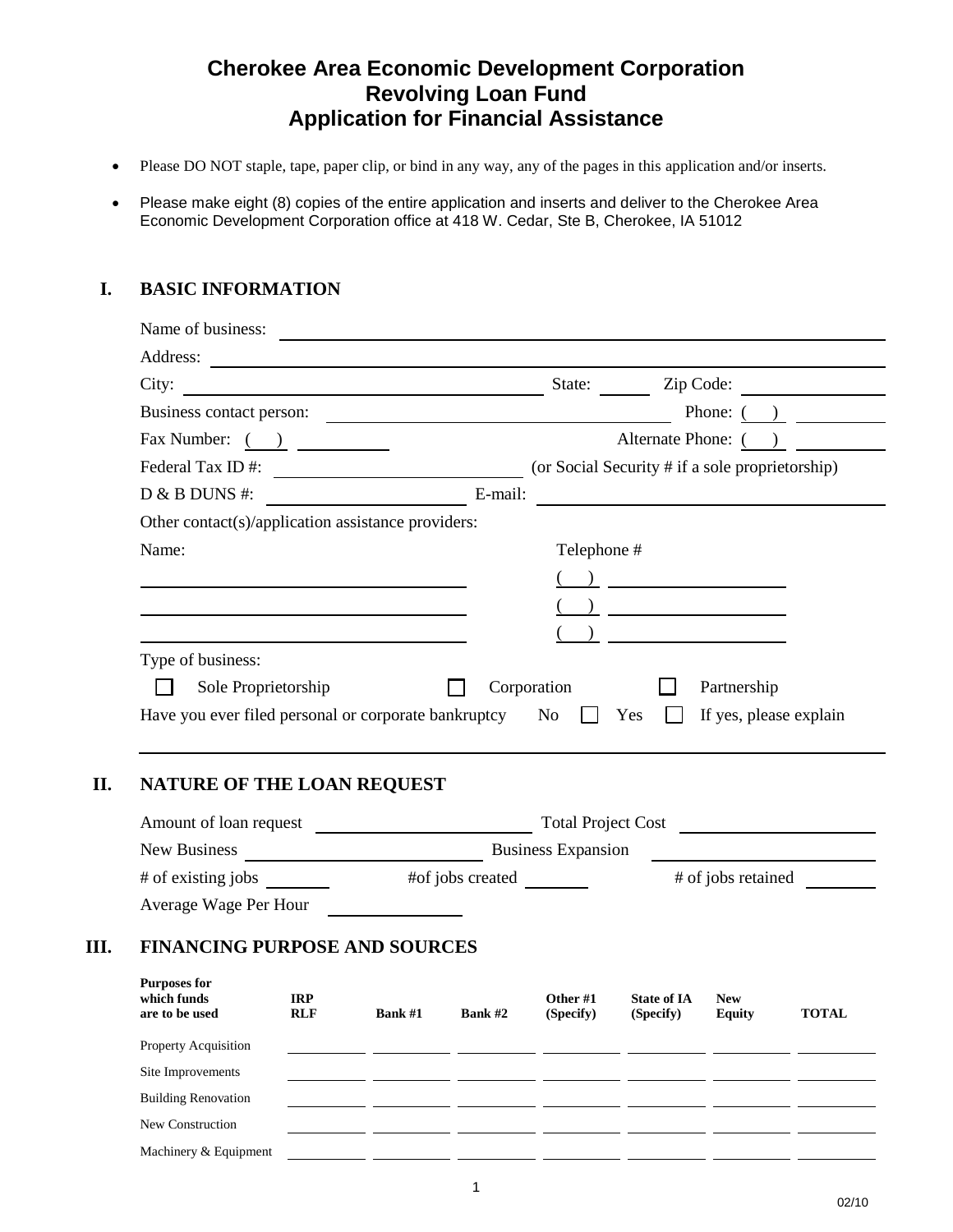| <b>Working Capital</b> |  |  |  |  |
|------------------------|--|--|--|--|
| Inventory              |  |  |  |  |
| Other (Specify)        |  |  |  |  |
| Total                  |  |  |  |  |

## **IV. FINANCING TERMS AND CONDITIONS**

|                            | <b>RLF</b>    | Bank #1                                                                                                               | Other #1<br>Bank #2 | Other #2<br>(Specify) | <b>State of IA</b><br>(Specify) | <b>Equity</b>                        | <b>TOTAL</b>  |
|----------------------------|---------------|-----------------------------------------------------------------------------------------------------------------------|---------------------|-----------------------|---------------------------------|--------------------------------------|---------------|
| Amount                     |               |                                                                                                                       |                     |                       |                                 |                                      |               |
| % of Project Costs         | $\frac{0}{0}$ | $\%$                                                                                                                  | $\%$                | $\frac{6}{10}$        | $\%$                            | $\frac{0}{0}$                        | $\frac{0}{0}$ |
| Term (years)               |               |                                                                                                                       |                     |                       |                                 |                                      |               |
| <b>Interest Rates</b>      | $\frac{6}{6}$ | $\%$                                                                                                                  | $\%$                | $\frac{0}{0}$         |                                 | $\%$<br>$\frac{0}{0}$                | $\frac{0}{0}$ |
| <b>Annual Debt Service</b> |               |                                                                                                                       |                     |                       |                                 |                                      |               |
| Collateral Offered:        |               |                                                                                                                       |                     |                       |                                 |                                      |               |
| Asset                      |               |                                                                                                                       |                     |                       |                                 |                                      |               |
| <b>Lien Position</b>       |               |                                                                                                                       |                     |                       |                                 |                                      |               |
| Collateral Offered:        |               |                                                                                                                       |                     |                       |                                 |                                      |               |
| Asset                      |               |                                                                                                                       |                     |                       |                                 |                                      |               |
| <b>Lien Position</b>       |               |                                                                                                                       |                     |                       |                                 |                                      |               |
| Participating Bank #1:     |               | <u> 1989 - Andrea State Barbara, amerikan personal di sebagai personal di sebagai personal di sebagai personal di</u> |                     |                       |                                 |                                      |               |
| <b>Contact Person:</b>     |               |                                                                                                                       |                     |                       |                                 | Phone: (<br>$\overline{\phantom{a}}$ |               |
| Participating Bank #2:     |               |                                                                                                                       |                     |                       |                                 |                                      |               |
| <b>Contact Person:</b>     |               |                                                                                                                       |                     |                       | Phone: (                        |                                      |               |
| Other Lender #1:           |               |                                                                                                                       |                     |                       |                                 |                                      |               |
| <b>Contact Person:</b>     |               |                                                                                                                       |                     |                       | Phone: 0                        |                                      |               |
| Other Lender #2:           |               |                                                                                                                       |                     |                       |                                 |                                      |               |
| <b>Contact Person:</b>     |               |                                                                                                                       |                     |                       | Phone: 0                        |                                      |               |

#### **V. QUESTIONS**

- **A.** What is the average wage rate projected to be for the new employees?\_\_\_\_\_\_\_\_\_\_\_\_\_\_
- **B.** What is the estimated annual payroll for the new employees resulting from this project?\_\_\_\_\_\_\_\_\_\_\_\_\_\_\_\_\_\_\_\_\_\_\_\_\_\_\_\_\_\_\_\_\_\_\_\_\_\_\_\_\_\_\_\_\_\_\_
- **C.** How many new, full-time employees will you add to the payroll within 24 months, if this projects accomplished?\_\_\_\_\_\_\_\_\_\_\_\_\_\_\_ Part-time?\_\_\_\_\_\_\_\_\_\_\_\_\_\_\_
- **D.** Will you agree to make a conscientious effort to hire your employees from this area when possible, paying particular attention to displaced farm families, the underemployed and the unemployed in the county?  $\Box$  Yes  $\Box$  No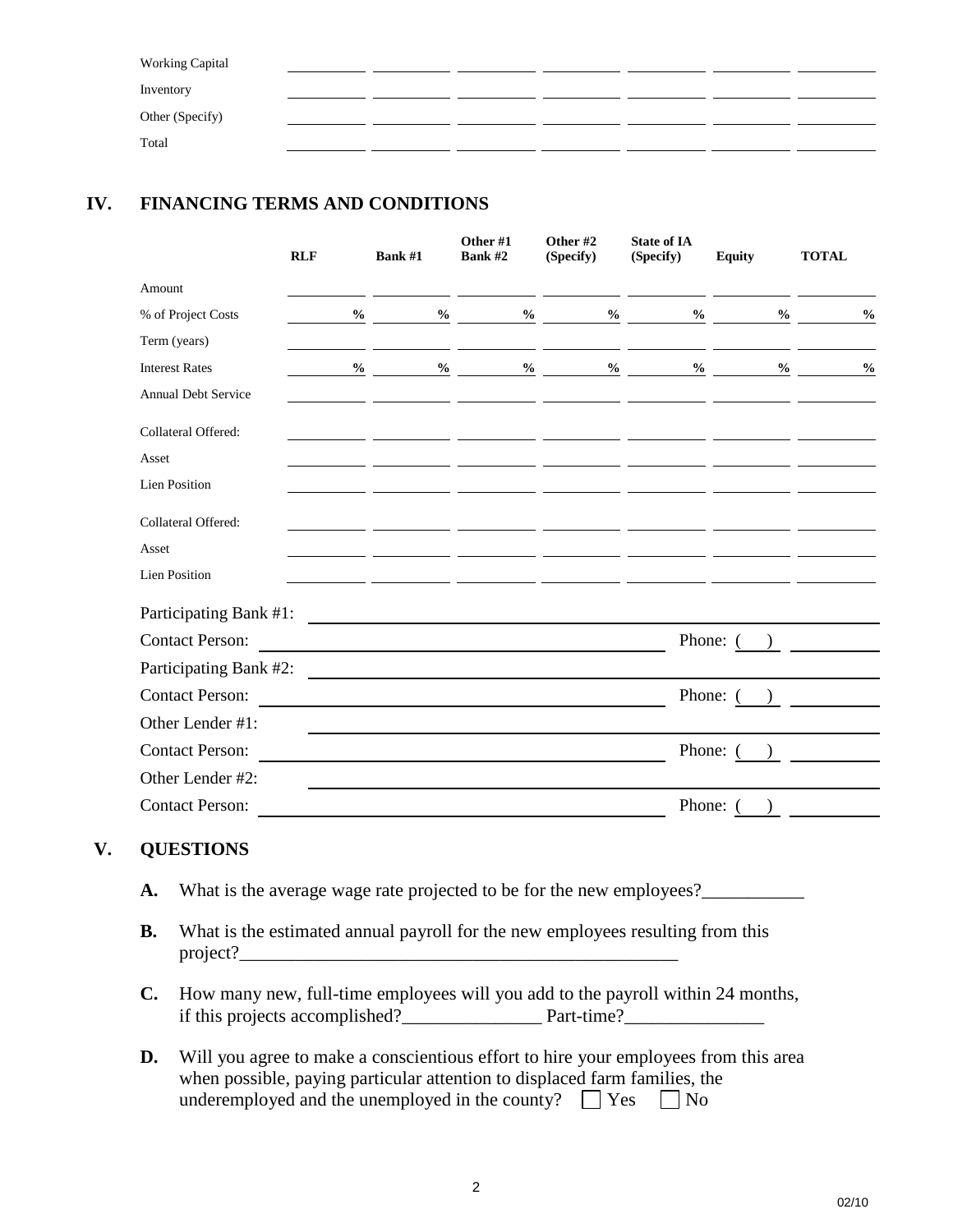- **E.** Will any current employees lose their jobs if this project is not approved?  $\Box$  Yes  $\Box$  No
- **F.** Explain why our assistance is needed and why it is not feasible to obtain assistance elsewhere (i.e. specific reasons why the project could not be or would not be accomplished without our assistance).
- **G.** Is this company willing to give preference in hiring to low and moderate income persons?  $\Box$  Yes  $\Box$  No
- **H.** What percentage of the company's total operating expenditures (including wages and salaries) will be spent within Cherokee County?
- **I.** What percentage of the company's sales will be outside Cherokee County?
- **J.** Are you related to any current or former \_\_\_\_\_\_\_\_\_\_\_\_\_\_\_\_\_\_\_\_\_, current or former officer of **Loan Review Committee member for the** Revolving Loan Fund?  $\Box$  Yes  $\Box$  No

## **VI. BUSINESS PLAN OUTLINE**

#### **A. Executive Summary of the Company and Project**

#### **B. Brief History of Business**

- 1. Describe the past operation of the business and/or the events leading to its creation
- 2. Current or proposed ownership
- 3. Number of employees, average wage, benefit and training package

#### **C. Market Analysis and Strategy**

- 1. Description of current buyers and target markets (provide verification of purchase orders, contracts, etc., which relate to reasons for the loan request)
- 2. Competition
- 3. Pricing
- 4. Distribution
- 5. Advertising
- 6. Sales promotion

## **D. Products**

- 1. Description of product line
- 2. Proprietary position of patents, copyrights, legal and technical considerations
- 3. Comparison to competition

## **E. Manufacturing Process**

- 1. Materials
- 2. Production methods

02/10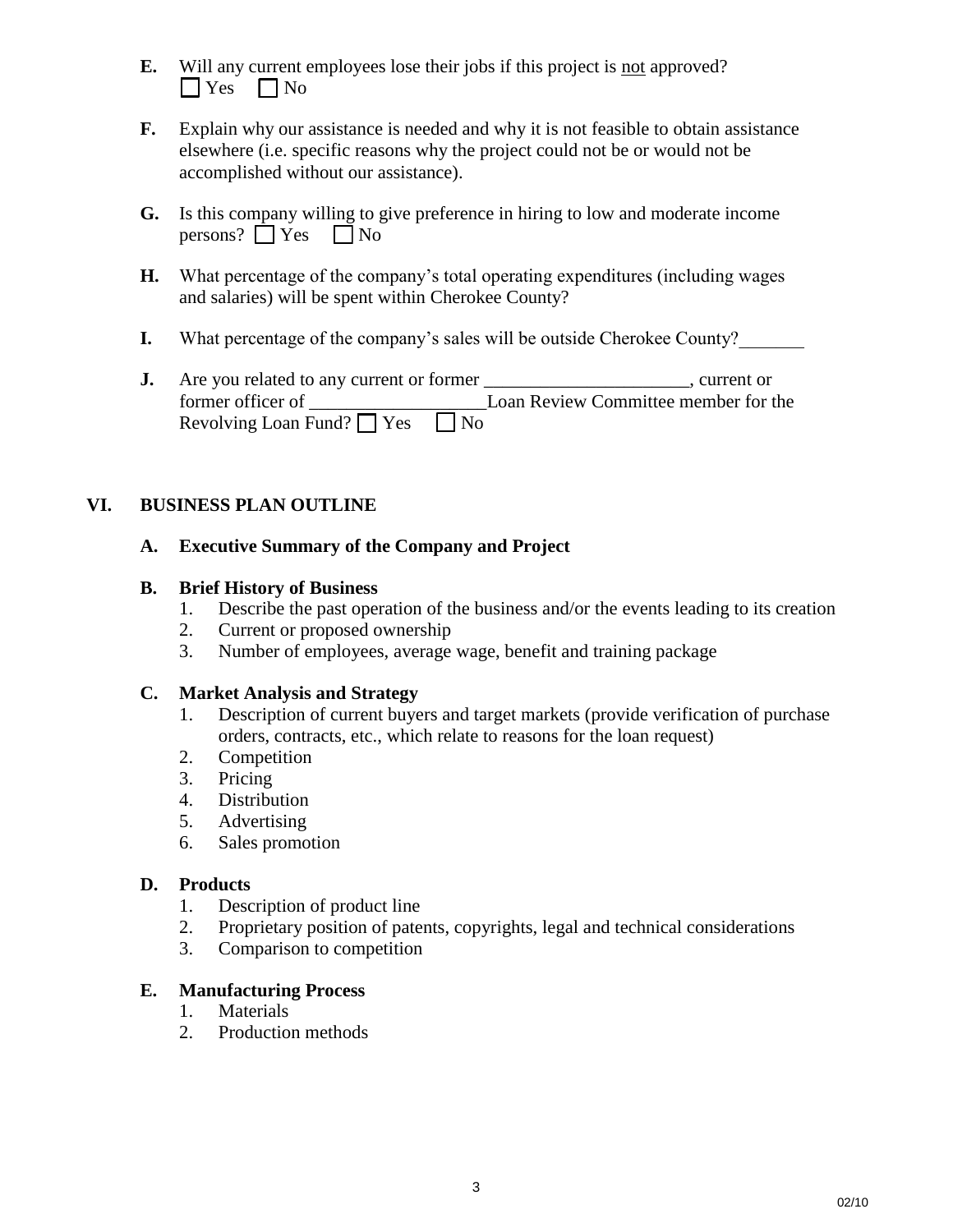#### **F. Describe the Project**

- 1. Describe the project to be undertaken and time line
- 2. Has the project started? If yes, please explain
- 3. Break down the number of new employees to be hired within next 24 months including average wage
- 4. Include construction blueprints and/or a list of equipment to be purchased as part of the project. If contractor, architect or equipment vendor have been selected, please include information on that business.

### **G. Financial Statements**

- 1. Sources/Uses Statement for the project
- 2. Monthly cash flow analysis for next 12 months
- 3. Profit and Loss Statement: last three years and current quarter, plus two-year projection
- 4. Balance Sheet: last three years and current quarter, plus two-year projection
- 5. Schedule of existing business debt including outstanding balance, interest rate, term, maturity date, and collateral on all existing debt

## **H. Statement of Proposed Collateral**

A detailed list of all collateral offered, its value, and security position by funding source

#### **I. Resumes and Personal Financial Statements**

Include resumes of all principals as well as current, dated, and signed personal financial statements on all principals with a significant financial interest in this business.

#### **J. Commitment Letters**

Include Commitment letters from banks or others which state the terms and conditions of their participation.

#### **K. Affiliates**

Description of any affiliates or subsidiaries of business or principals requesting assistance, as well as balance sheets and income statements for past two fiscal years on such affiliates or subsidiaries.

#### **L. Appraisals/Proposed Lease/Purchase Options or Agreements**

An independent appraisal will be required for any real estate which is a subject of the proposed financing or which is offered as a major source of collateral to secure the loan. Also include copies of existing or proposed lease(s), purchase options or agreements, or any other financial arrangements.

#### **M. Partnership Certificate of Authorization or Corporate Certificate of Authority and Incumbency**

Include minutes of the corporate meeting adopting this certification, where applicable.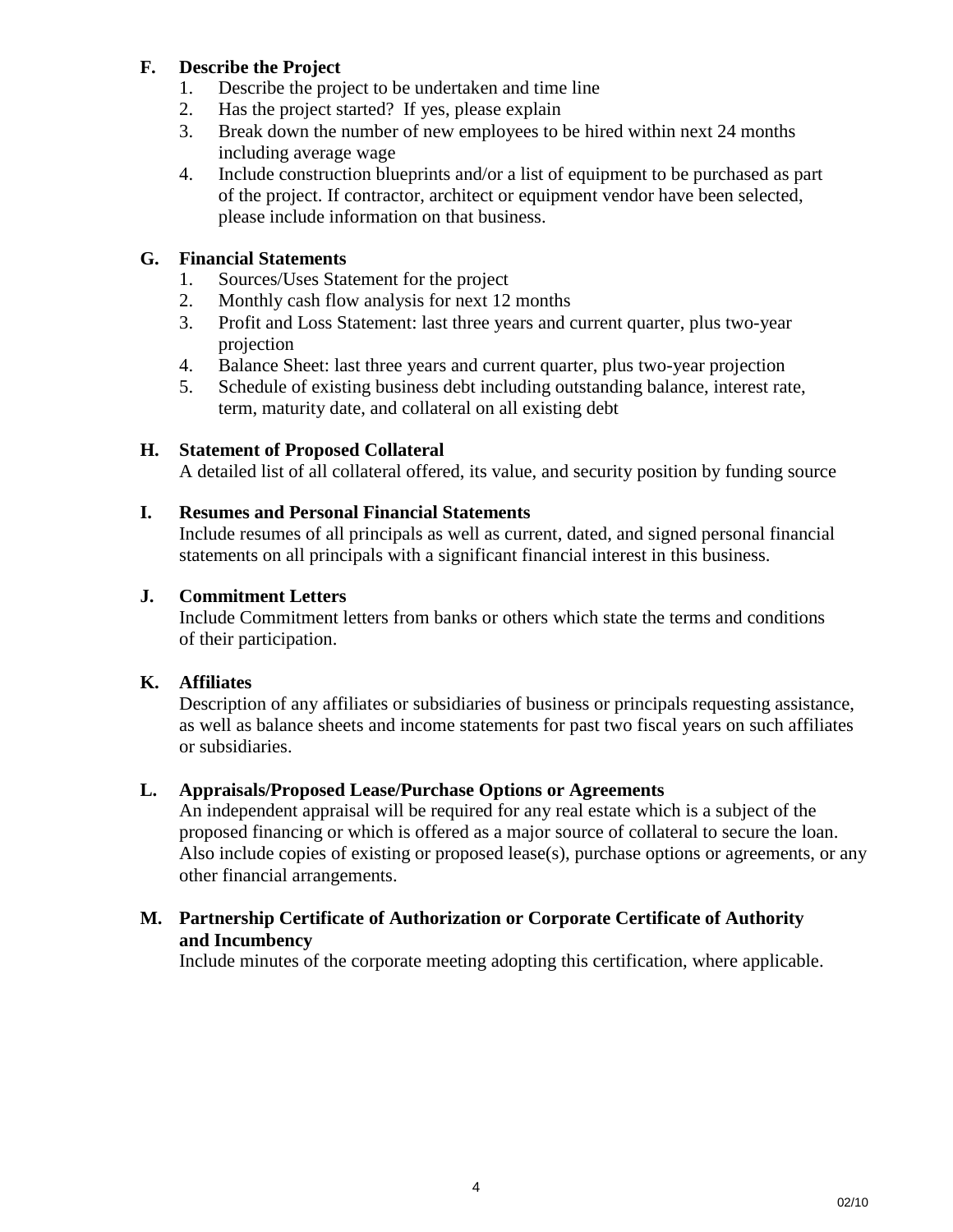#### **N. Other Required Documents**

- 1. Copy of last year's submitted business income tax statement
- 2. Copy of last year's submitted personal income tax statement
- 3. Articles of Incorporation (or Organization if L.L.C.)
- 4. Bylaws
- 5. Written verification from primary lender that project could not be funded from commercial sources – either due to underwriting guidelines, rates and/or term.
- 6. Evidence of payment of last quarter's payroll tax
- 7. Evidence of Worker's Compensation insurance coverage

#### **Cherokee Area Economic Development Corparation Revolving Loan Fund Application Checklist**

Listed below are the required documents and fees for completion of the IRP/RLF application.

- **\_\_\_\_\_\_** Completed Application
- Packaging Fee
- Deposit Fee
- \_\_\_\_\_ Proof of Key-man Life Insurance
- \_\_\_\_\_ Proof of Hazard Insurance
- \_\_\_\_\_ Guide for Racial/Ethnicity and Gender Data Collection
- Assurance Agreement (form RD 400-4)
- \_\_\_\_\_ Request for Environmental Information (form RD 1940-20)
- \_\_\_\_\_ DUNS number (see attached for information)

#### **Capital equipment list or current depreciation schedule**

- List of positions or jobs to be created (i.e. 5 welders, 3 assemblers, etc.)
- \_\_\_\_\_\_\_ Business plan
- Marketing plan (may be part of business plan)
- **Profit and loss statements (3 year historical and 2 year projections)**
- \_\_\_\_\_\_\_ Balance sheets or financial statements (3 year historical and 2 year projections)
- **EXECUTE:** Business tax returns (3 year historical)
- \_\_\_\_\_\_\_ Letters of commitment of funds (from banks, applicant, etc.)
- Description of standard fringe benefits provided to employees
- \_\_\_\_\_\_\_\_ Market demand summary/purchase orders
- Resume of principals with personal financial statements
- **Company's federal identification number**
- \_\_\_\_\_\_\_ Copies of company's quarterly Iowa "Employers Contribution Payroll Report" for the past year and a copy of the most recent monthly payroll register

A list of any civil or criminal violations of state or federal law which the company has been charged with or convicted of during the last five years. Please include the violations and date, the agency that charged the violation, the outcome or resolution, and any penalties or settlement terms.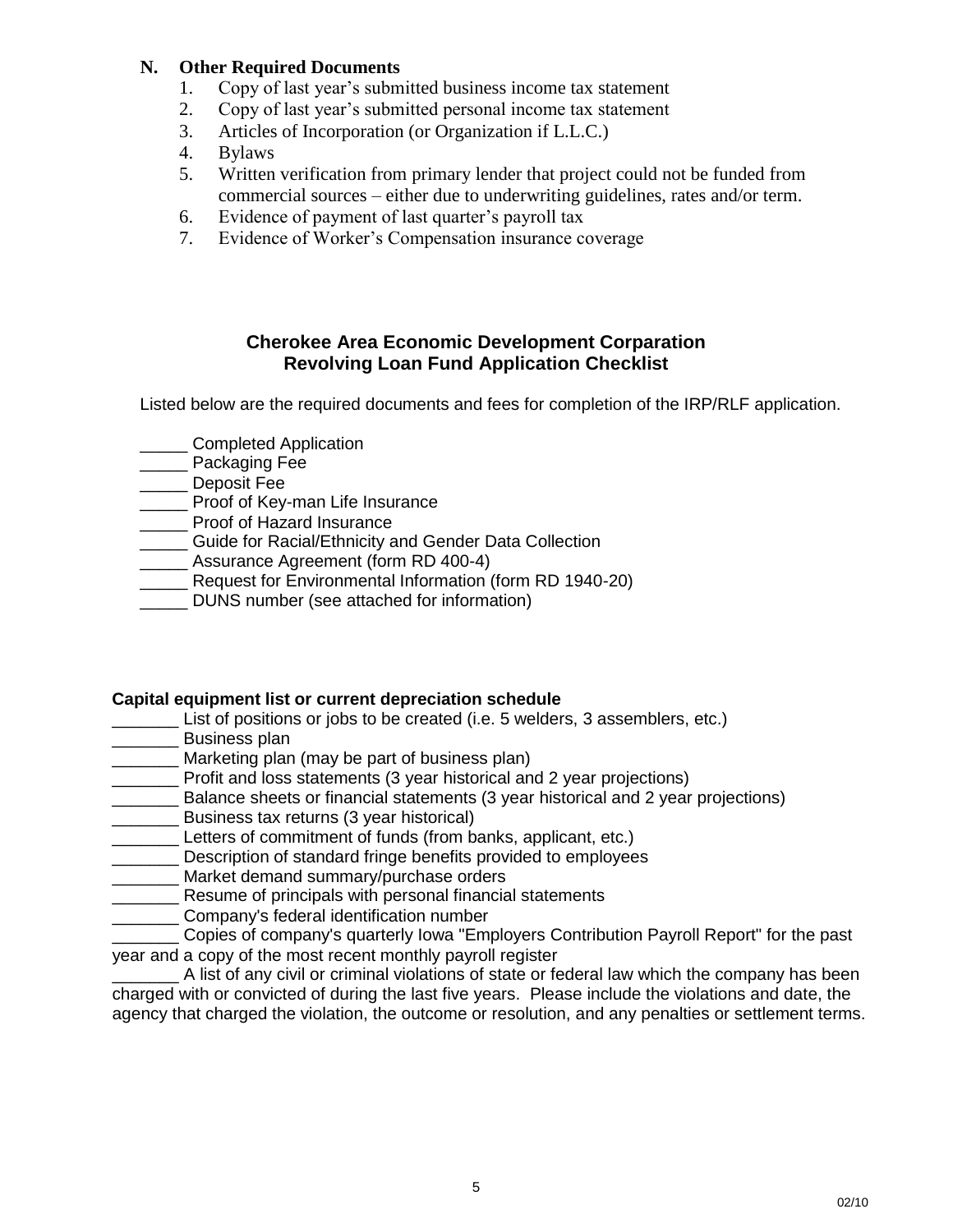#### **CERTIFICATION TO BE SIGNED BY APPLICANT**

The undersigned, duly authorized officers of Applicant, hereby certify that the filing of this application was duly authorized by its Board of Directors (or governing body), that the statements made in the foregoing application and in all exhibits and documents submitted in connection therewith are true and correct to be the best information and belief of the undersigned and are submitted as a basis for the loan.

Likewise, the undersigned has willfully furnished this confidential information to  $\Box$ for the purpose of applying for a loan. I understand that this information will be reviewed by RLF staff. I further understand that this information will become available to the Revolving Loan Fund Review Committee and The staff to be in contact with those Committee and Theorem in Let I further authorize RLF staff to be in contact with those individuals and institutions involved in the proposed project.

In addition, the undersigned also acknowledges that the loan applicant will be responsible for all "out of pocket" expenses such as, but not limited to, attorney fees, abstract charges, filing feels, appraisals and environmental reviews.

#### NAME OF APPLICANT

| (Individual, general partner, trade name, corporation, or political subdivision) |      |
|----------------------------------------------------------------------------------|------|
| By $\overline{\phantom{a}}$                                                      | Date |
| Typed Name                                                                       |      |
| Title                                                                            |      |
|                                                                                  |      |
| Typed Name                                                                       |      |
| Title                                                                            |      |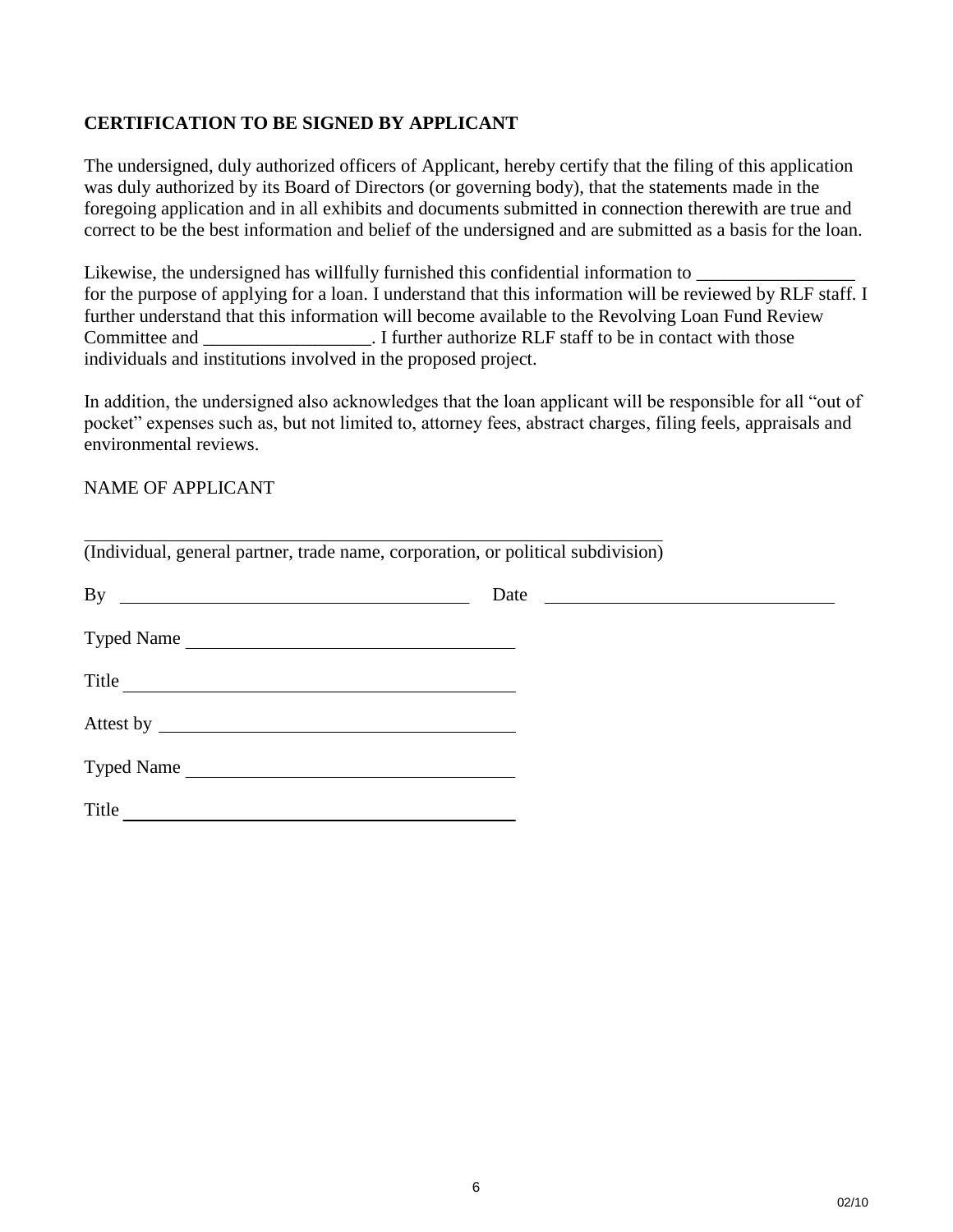#### RIGHT TO FINANCIAL PRIVACY ACT OF 1978

#### -NOTICE-

This Act is designed to protect your right to financial privacy. This is notice to you, as required by the Right to Financial Privacy Act of 1978, of \_\_\_\_\_\_\_\_\_\_\_\_\_\_\_\_\_ access right to financial records held by financial institutions that are or have been doing business with you or your business, including any financial institution participating in this loan or loan guaranty in connection with your loan application. The law provides that the access rights continue for the term of any approved loan without further notice as long as \_\_\_\_\_\_\_\_\_\_\_\_\_\_\_\_\_\_\_\_\_ retains any interest in the loan.

#### ACKNOWLEDGEMENT

I (We) certify that I (we) have read this notice and that I (we) have been given a copy of it.

Business Name:

By:

(Name and Title)

Date:

Proprietor, Partners, Principals and Guarantors

Date:

(Signature)

(Signature)

Date:

Date:

(Signature)

Date:

(Signature)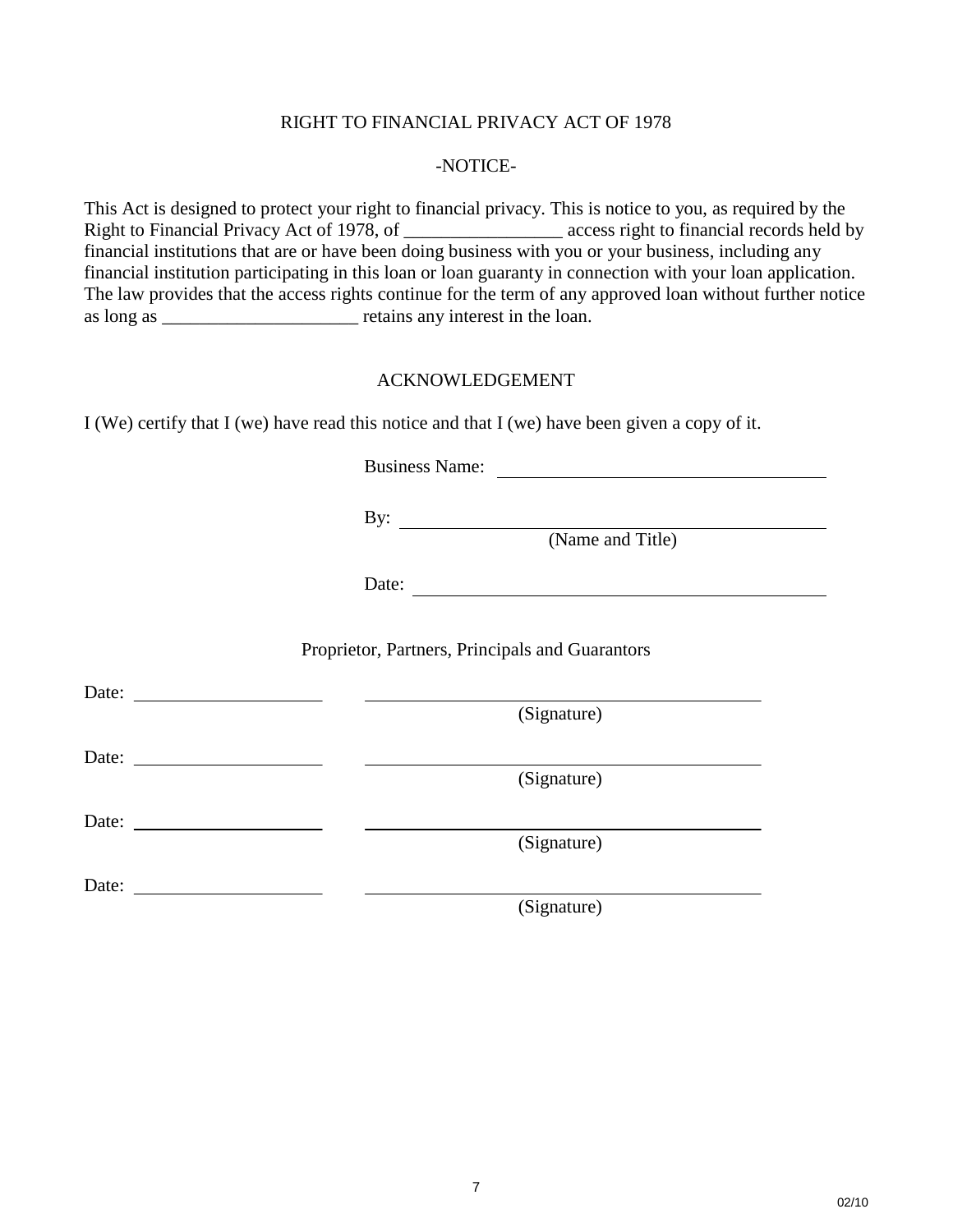#### NONDISCRIMINATION STATEMENT

In Accordance with Federal law and U.S. Department of Agriculture policy, this institution is prohibited from discriminating on the basis of race, color, national origin, sex, religion, age, disability, or marital or family status. (Not all prohibited bases apply to all programs.)

To file a complaint of discrimination, write USDA Director Office of Civil Rights, Room 326-W, Whitten Building, 1400 Independence Avenue, SW, Washington, DC 20250-9410 or call (202)720-5964 (voice and TDD). USDA is an Equal Opportunity provider and employer.

#### \*\*\*IMPORTANT NOTICE\*\*\*

The following information is requested by the Federal Government in order to monitor compliance with Federal Laws prohibiting discrimination against applicants seeking to participate in the program. You are not required to furnish this information, but are encouraged to do so. This information will not be used in evaluating your application or to discriminate against you in any way. However, if you choose not to furnish it, we are required to note the race/national origin of individual applicants on the basis of visual observation or surname.

Ethnicity:

 Hispanic or Latino Not Hispanic or Latino

Race: (Mark one or more)

| White                                     | <b>Black or African American</b> |
|-------------------------------------------|----------------------------------|
| $\Box$ American Indian/Alaska Native      | Asian                            |
| Native Hawaiian or Other Pacific Islander |                                  |

Sex:

 Male Female

Information provided by:

| Borrower |
|----------|
| Lender   |

Free Resources for Small Business The Small Business Administration [www.sba.gov](http://www.sba.gov/) USDA Rural Development Programs <http://www.rurdev.usda.gov/> The Small Business Development Centers in Iowa [http://www.iabusnet.org](http://www.iabusnet.org/)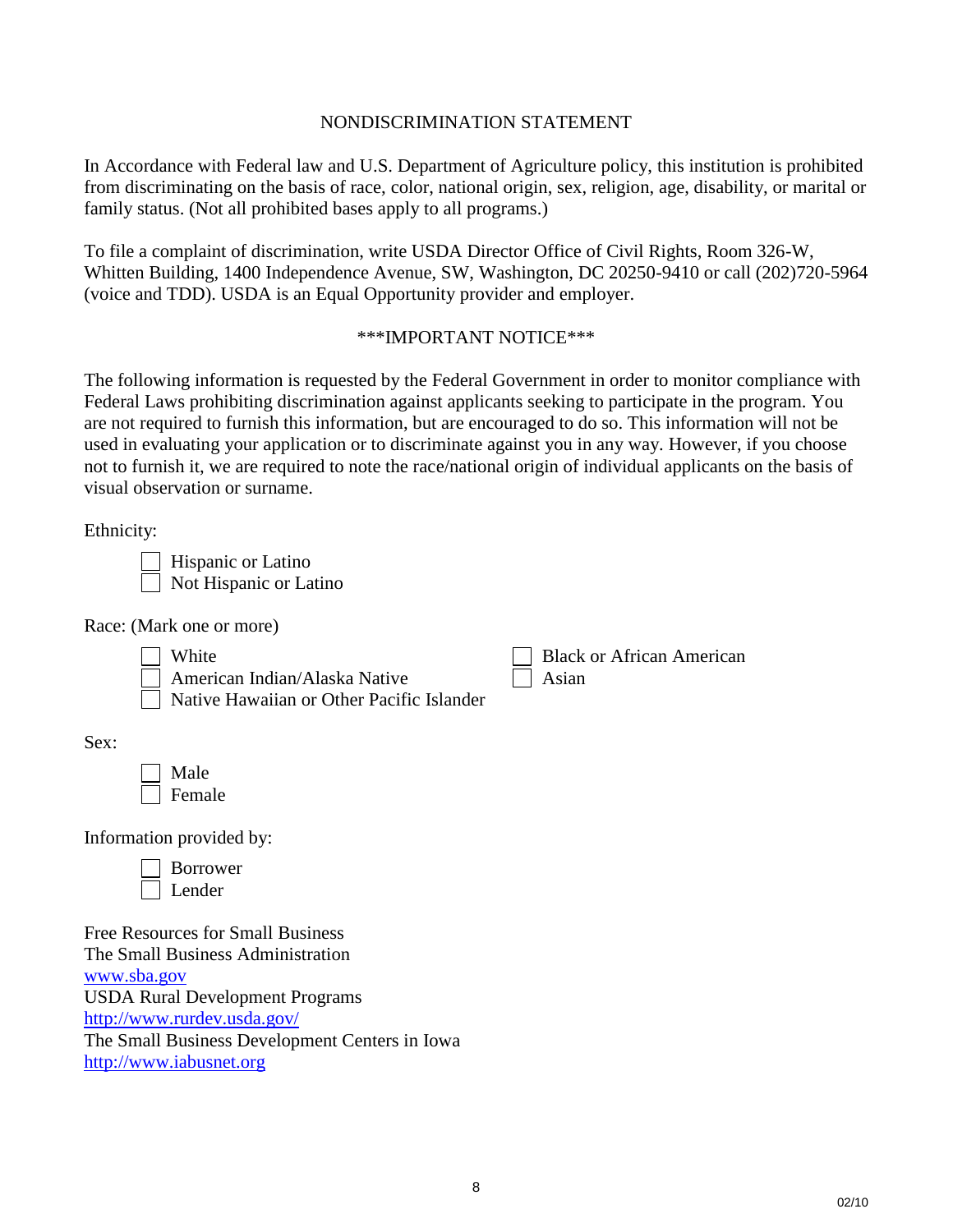# **Tracking Tools**

A guide for racial/ethnicity and gender data collection - ultimate recipients For use by ultimate recipients

|                        | <b>Employees</b> | <b>Board of Directors</b><br>(if applicable) |  |  |
|------------------------|------------------|----------------------------------------------|--|--|
| <b>Ethnicity</b>       |                  |                                              |  |  |
| Hispanic or Latino     |                  |                                              |  |  |
| Not Hispanic or Latino |                  |                                              |  |  |
| Total                  |                  |                                              |  |  |

| Race                                         |  |
|----------------------------------------------|--|
| American Indian, Alaskan Native              |  |
| Asian                                        |  |
| Black or African American                    |  |
| Native Hawaiian or Other Pacific<br>Islander |  |
| White                                        |  |
| Total                                        |  |

| Gender |  |
|--------|--|
| Male   |  |
| Female |  |
| Total  |  |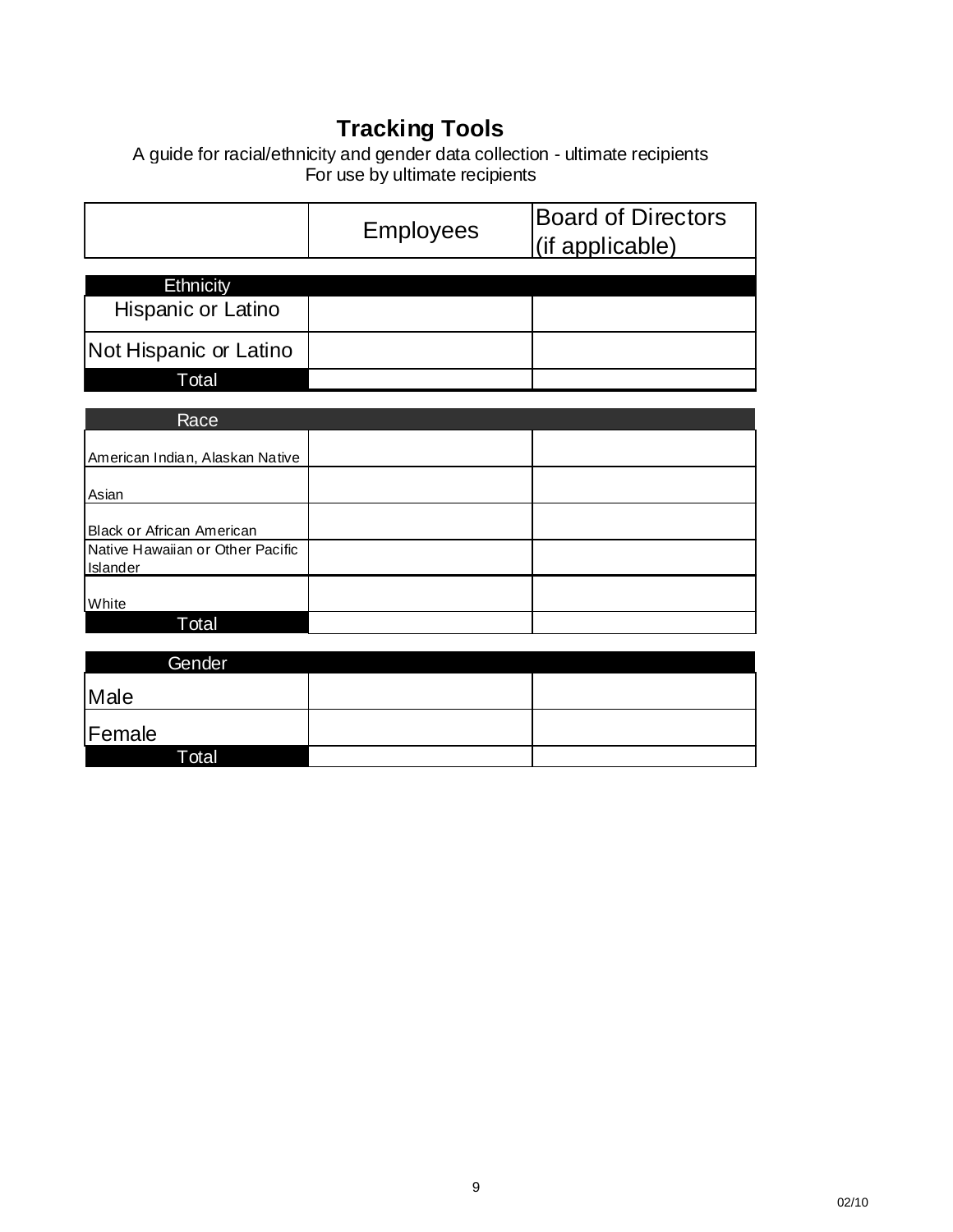# **Obtaining a Data Universal Numbering System (DUNS) number**

In order to conduct business with the Federal Government, most organizations are required to obtain a DUNS number. Your application indicates that you are an organization that fits this requirement. Therefore, we request that your organization obtain a DUNS number so that we can continue to assist you.

The DUNS number is a unique nine-character identification number provided by the commercial company Dun & Bradstreet (D&B). You may call D&B at 1-866-705-5711 to register to obtain a DUNS number. The process to request a DUNS number takes about 10 minutes and is free of charge. Please use the following instructions to navigate through the voice prompts:<br>1. Dial  $1 - 866 - 705 - 5711$ .

- 
- 2. Enter "2" to register as a government loan/grant applicant and obtain a DUNS number
- 3. At this point, a service representative will answer, and suggest that you buy the Credit Builder Service. It is not necessary to purchase the service in order to do business with the Government. If you want to do business with other vendors outside the government, this is an optional service that allows you to do business using a line of credit.
- 4. Provide answers to the following questions:
	- Name of business
	- Business address
	- Local phone number
	- Name of the CEO/business owner
	- Legal structure of the business (corporation, partnership, proprietorship)
	- Year business started
	- Primary line of business
	- Total number of employees (full and part time)

You may also register for your DUNS number at Dun & Bradstreet's Web site: https://www.dnb.com/. Be sure to click on the link that reads, "DUNS Number only" at the right hand, bottom corner of the screen to access the free registration page. Please note that registration via the Web site may take up to 14 business days to complete.